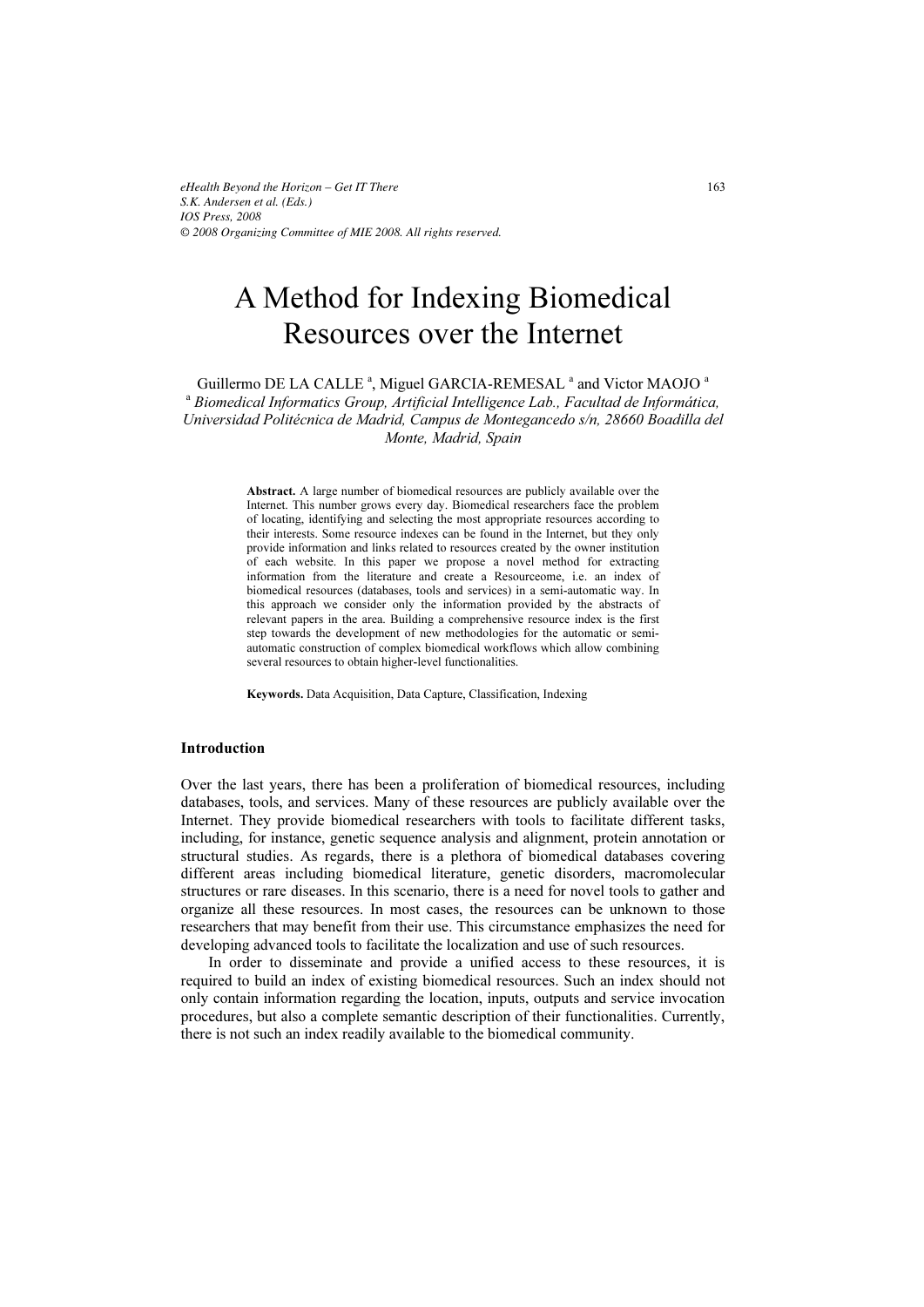# 1. Background

Numerous initiatives involving the development and availability of biomedical resource indexes can be found in the literature and on the Internet. For instance, the European Bioinformatics Institute (EBI) provides through his web-site a list of resources sorted alphabetically and grouped into three main categories: services, tools and databases. Some of them are provided directly by the EBI, and other are just links to the actual resources hosted by other institutions. Figure 1(a) shows a screenshot of the index published by the EBI. As shown in the figure, it is possible to search for a resource based on (i) the resource's name and (ii) type of resource, i.e. services, tools or databases. Unfortunately, the resources are not annotated with a semantic description of their functionality. Therefore, it is not possible to search for all the available resources needed for a concrete task – e.g. protein annotation or sequence alignment – in an efficient and intuitive manner. The only possibility is to manually inspect all the available resources to determine whether or not they meet the user needs. This is a time-consuming task that many biomedical researchers are reluctant to carry out.

Conversely, Figure 1(b) shows a more detailed index of resources – called BioMOBY – created by the Spanish National Institute of Bioinformatics (INB). In this case, all the resources are offered as web services and have been classified based on their functionality. For instance, as shown in the figure, they provide links to different bioinformatics resources, including alignment, annotations, clustering, databases, etc. When a user clicks on one of these links, she is forwarded to a web page with information about the service, such as name, type of resource, short description, inputs, outputs or location. The main drawback of this index is that it only provides access to

| 812<br>EMBL-EBI:<br><b>Databases</b><br><b>Tools</b><br>EBI > Information > EBI Site Index - A to Z                                                                                                                                                                                                                                                                                        | <b>EBATE</b> All Databases<br>EBI Groups<br>Training                                                                                                                                                                                                                                                                                                                                         | NOT AVAILABLE AT PRESENT<br>About Us<br>Industry                                                                              | Go Reset 17<br>Help                                                                                                                                                            | Site Index <b>N</b>               | $\mathcal{K}_{\text{INB}}$                                                                                                                                      | HISKN PROVECTOR ORGANIZACIÓN<br><b>RECURSOS</b><br>PORHADION<br><b>ACCESO</b><br>NOTICIAS<br>DIPLEO:<br>CONTACTO<br><b>DISTRANCE</b><br>buscar                                                                                                                                                                                                                                                                                                                            |
|--------------------------------------------------------------------------------------------------------------------------------------------------------------------------------------------------------------------------------------------------------------------------------------------------------------------------------------------------------------------------------------------|----------------------------------------------------------------------------------------------------------------------------------------------------------------------------------------------------------------------------------------------------------------------------------------------------------------------------------------------------------------------------------------------|-------------------------------------------------------------------------------------------------------------------------------|--------------------------------------------------------------------------------------------------------------------------------------------------------------------------------|-----------------------------------|-----------------------------------------------------------------------------------------------------------------------------------------------------------------|---------------------------------------------------------------------------------------------------------------------------------------------------------------------------------------------------------------------------------------------------------------------------------------------------------------------------------------------------------------------------------------------------------------------------------------------------------------------------|
| <b>CDI Site Map Index - A to Z</b><br>english<br>Please Note: Friday 13th July 2007<br>Some services may be affected by essential maintenance on Monday 16th July starting at 12:00 GMT and lasting for approximately 15 minutes and<br>REDURSOS<br>another one on Wednesday 18th July starting 12:30 OMT. We apologise for any inconvenience.<br><b>SERVICIOS WEB BioMOBY DISPONIBLES</b> |                                                                                                                                                                                                                                                                                                                                                                                              |                                                                                                                               |                                                                                                                                                                                |                                   |                                                                                                                                                                 |                                                                                                                                                                                                                                                                                                                                                                                                                                                                           |
| 2can Educational Resource<br>2can Support                                                                                                                                                                                                                                                                                                                                                  | 2ABCDEFGHIJKLMNOPQRSTUVWXYZ<br>About the EBI<br>About the Industry Programme Bioinformatics Advisory ChEBI<br>About the SME Support<br>Administration<br><b>AEdb</b><br>Align<br>ArrayExpress Repository<br>ArrayExpress Search<br>ArrayExpress Warehouse<br><b>ASTD</b>                                                                                                                     | R<br><b>Bioconductor</b><br>Committee<br><b>BioMart</b><br>BioModels<br>RinSanjens<br><b>Biotech</b><br><b>Blast</b><br>Blitz | Category >> ALL<br>Campus Information<br>CiteXplore<br>ClustatW<br>CluSTr<br>CluSTr Search<br>Computational Neurobiology group<br>Contact the EBI<br>CpG Plot/CpGregort<br>CSA | $\overline{\phantom{a}}$<br>Top A | SERVICIOS:<br>SERVICIOS WER<br>ARQUITECTURA<br>RicMORY<br><b>SERVICIOS WEB</b><br><b>BioMOBY</b><br>CLIENTES SERVICIOS<br><b>MDWServ</b><br><b>ESTADÍSTICAS</b> | Cada uno de los nodos del Instituto ha desarrollado una serie de servicios Web según el<br>estándar BioMOBY. Estos servicios pueden ser accedidos de forma programática usando las<br>APIs de BioMOBY, de forma oráfica usando los dientes disponibles, y a través del interface<br>veb que proporciona el Instituto.<br>$B$ -Service<br>B Bioinformatics<br>C Alignment<br>E Annotations<br>B Biochemistry<br>E Clustering<br><sup><i><u><b>E</b></u></i> Database</sup> |
| DALI<br><b>DaliLite</b><br>Dasty<br>Database Application group<br>Databases<br><b>Defetch</b><br>Developmental Pathways group<br>Dna Block Aligner Form<br>Downloads<br><b>DSSP</b>                                                                                                                                                                                                        | E-MeP<br>EB-eye Search Help<br>EBI staff only (intranet)<br>EBIMed<br><b>EMBL Computational Services FingerPRINTScan</b><br><b>EMBL via WEBIN</b><br>EMBL-Align database<br><b>EMBL-Bank</b><br><b>EMBL-CDS</b><br>EMBL-SVA<br>EMBOSS<br>EMBRACE<br><b>EMDep</b><br>EMERALD<br>EMsearch<br><b>ENFIN</b><br>Ensembl<br>Ensembl group<br>Enzyme Structure Database<br><b>Events at the EBI</b> | FAQ<br>Fasta<br><b>FELICS</b><br>Fetch Tools<br><b>FSSP</b><br>Funding at the EBI                                             | G<br>GeneMark<br>Genetic Code Viewer<br>GeneWise<br>Genome Reviews Database<br>Genomes Server<br>GO<br><b>GOA</b><br><b>Goldman</b> group<br>Groups at the EBI                 | Top A                             | DOCUMENTOS:<br>PURLICACIONES<br><b>INFORMES</b><br>INTRANET                                                                                                     | <sup>B</sup> Distances<br>GeneExpresion<br>Identification<br>Proteomics<br><sup>E</sup> Sequence Analysis<br>E Structural Studies<br>E Translating<br>E ObjectHandling<br>MISION   PROYECTOS   ORGANIZACIÓN   RNB   RECURSOS   FORMACIÓN   PROGRAMA   NOTICIAS   EMPLEO   CONTACTO   SITEMAP<br>INB® - Instituto Nacional de Bioinformática - 2005                                                                                                                        |

 $(a)$  (b)

Figure 1. Examples of resources indexes at the (a) European Bioinformatics Institute (EBI) and the (b) National Institute of Bioinformatics (INB) in Spain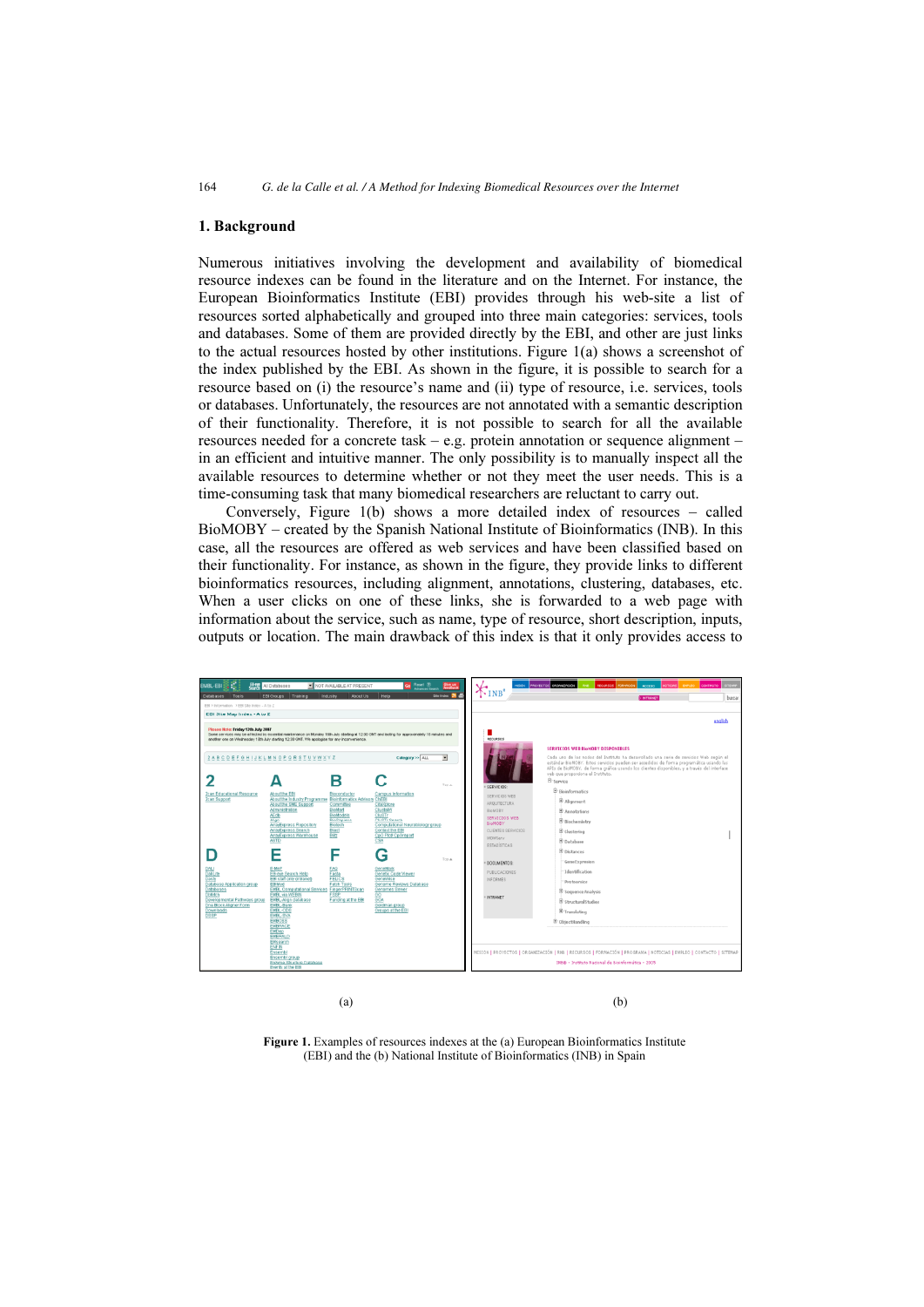resources owned by the INB. Valuable external resources from other institutions are not included in this index.

Other additional examples of resource indexes over the Internet are, for instance (i) the database collection mentioned by Galperin [1], and (ii) the list of resources available at [2]. The former reference [1] compiles a collection of publicly available molecular biology databases. This compilation is reviewed and published periodically every year. The latest version gathers a list of almost one thousand databases. The latter are classified into different categories according to their contents sorted in alphabetical order. For each database, the name, a short description of their contents and the link to the database is provided. The list of resources provided by (ii) is not only composed by databases but also tools, services and links to literature. More than two thousand resources have been classified into this list, depending on its functionality. In this paper, we present a novel semi-automatic method to create and maintain an index of biomedical resources. Figure 2 outlines the proposed method to create the Resourceome index.

#### 2. Methods

A common problem for readily available indexes is that resources are annotated manually or they are not annotated at all. Creating or updating those indices by hand is a time-consuming task. Thus, it is a significant challenge to develop new methods and tools to facilitate the annotation and indexing of the resources. Another problem is the lack of standard domain models covering all required types of resources and tasks. All existing indexes use their own classification criteria or taxonomies that are neither complete nor do they use standard terminology to name their components.

Therefore, the first step would be the creation of a domain model or ontology not only covering the taxonomy of concepts but also all relevant relationships between the concepts. Domain knowledge provided by the relationships might contribute to a better understanding of the functionally provided by the resources and can be useful for resource classification and to enhance searches. According to Cannata et al. [3], ontologies are a suitable tool to annotate the resources and building the index. Firstly, they propose the need for creating an ontology including high-level concepts, attributes, and standard relationships between concepts. Next, biomedical researchers must be provided with a mechanism to maintain and extend the ontology with subconcepts to better describe their resources. Finally, the index built upon such ontology should be disseminated, enabling software engineers to create interfaces for searching and managing the resources.

First of all, it is necessary to obtain a list of the names of all the available resources that may be of interest for the biomedical community. Resources include databases, tools, and services. This list is created by an automated software agent that extracts the resource names from different online sources. Additional resource names can be added manually to the list by human annotators, if required. Once the list of resources has been obtained, it is necessary to extract detailed descriptions about their functionalities. This information can be usually found in abstracts of published papers or technical reports describing the resources. In many cases it is not necessary to examine the entire documents to extract this information, since abstracts often contain all the relevant information about the functionality provided by the resources. Once we obtain all the relevant abstracts, these are stored in a document repository. It is possible to store more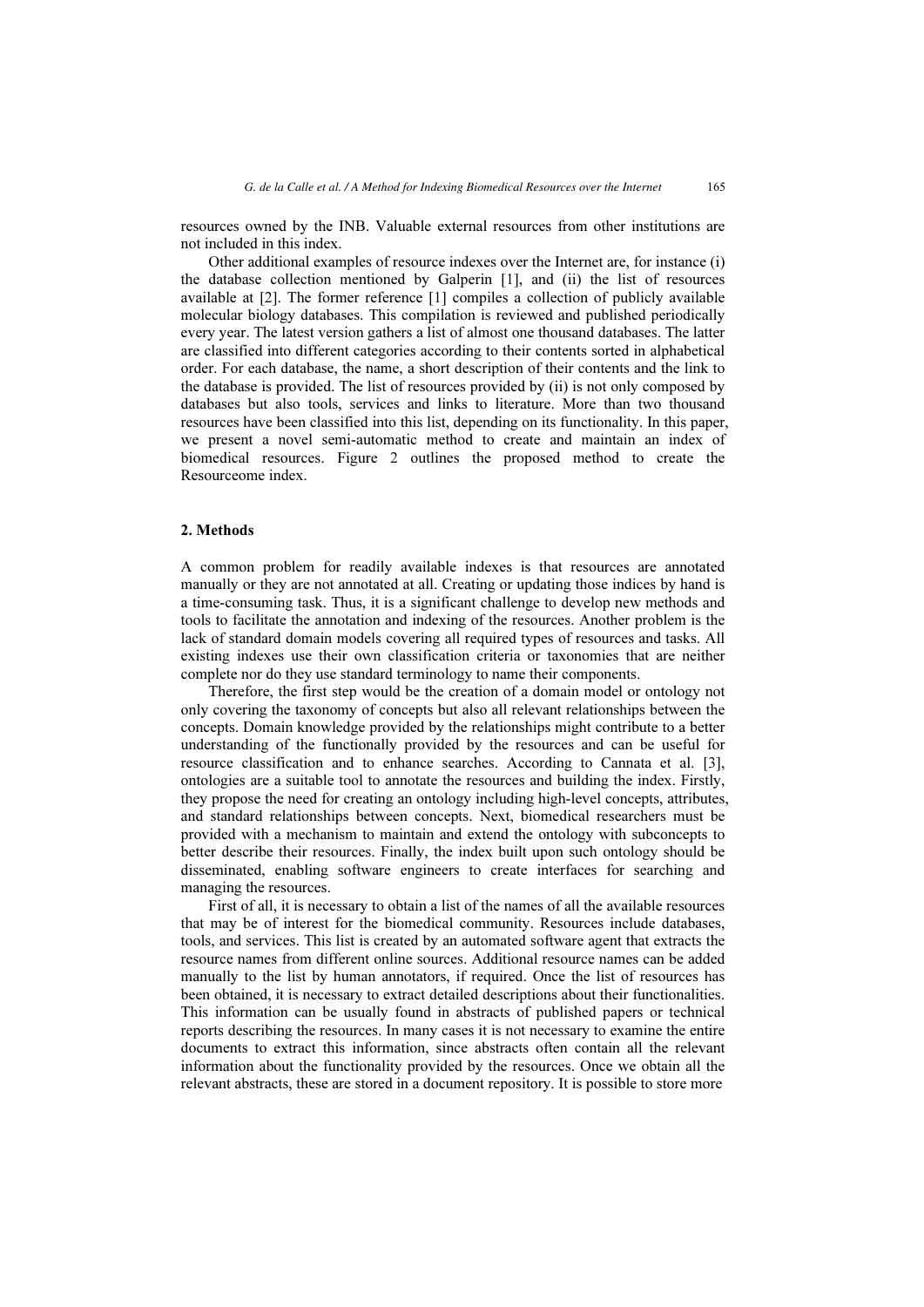

Figure 2. Overview of the "Resourceome" index creation method

than one abstract for a given resource in the database thus providing a more detailed description of the resource. Using the abstracts database, we automatically create a conceptual schema that describes the domain covered by the abstract database. This schema includes concepts – resources and tasks – as well as relationships between concepts. In this schema, relationships are of a single type  $-$  i.e. they denote which resources are useful for concrete tasks. The schema is extracted automatically from the selected abstracts using an original method developed by the authors and published elsewhere [4]. The method, based in different Artificial Intelligence (AI) and natural language techniques – including tokenizers, probabilistic part-of-speech taggers and transition networks – has been successfully used to bridge together schema-less, nonstructured sources with relational databases. For further details on this issue see [4].

Our method works as follows. Each abstract is subdivided into phrases which are treated separately. Resources names, functionalities and all the relevant information is extracted by applying a special transition network built for this purpose. Besides the conceptual schema, it is necessary to create an index collection that relates the available resources to concepts in the conceptual schema. Using these indices, it is possible to browse the generated model to search for all the available tools to carry out a given task or databases containing a concrete type of data. Domain knowledge provided by the relationships can be exploited to enhance the searches.

Once the conceptual schema has been created, it is necessary to perform a refinement process to ensure the quality of the generated schema. The refinement task includes the removal of non-relevant concepts and relationships and naming concepts in the schema using a standardized terminology. To perform this task – which must be carried out by experts in the domain – it is possible to use widely accepted biomedical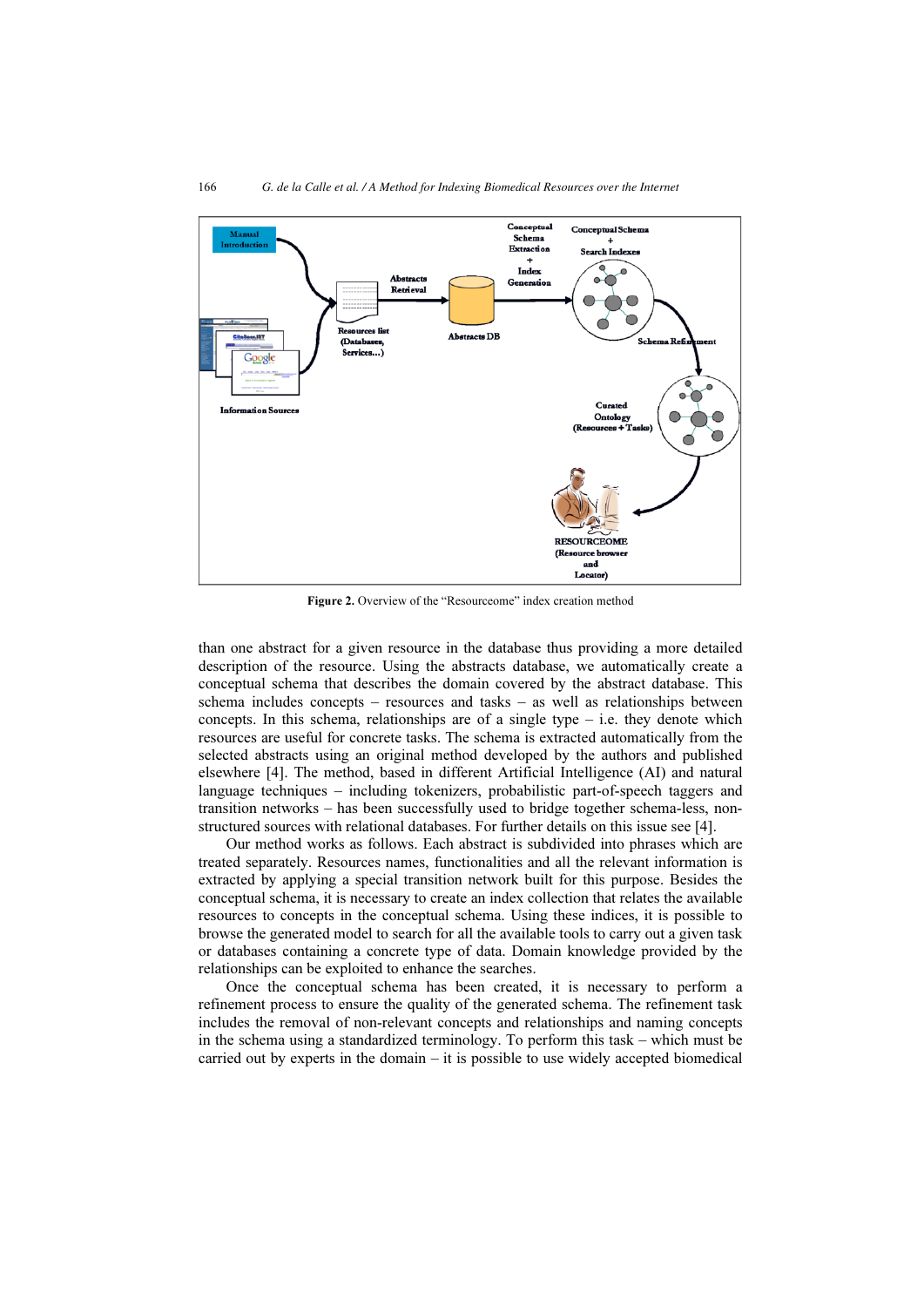vocabularies such as, for instance, the Unified Medical Language System (UMLS) [5], the Gene Ontology [6] or the Human Gene Nomenclature [7].

The refined model or ontology can be visualized by users using a graphical ontology viewer. We are currently developing an application programming interface (API) to provide access and search services for the Resourceome. Regarding the maintenance of the Resourceome, it is possible to incrementally update the index with new resources simply by adding new abstracts to the database. The system automatically creates the indices for the added resources. Next, the existing conceptual schema is automatically updated with concepts extracted from the new abstracts, not currently belonging to the conceptual model. Finally, experts can manually update the refined model – if required – to reflect the changes introduced by the addition of new resources to the Resourceome.

# 3. Results

In order to evaluate the model proposed in the previous section, we performed an experiment using a controlled input. We selected such kind of input since the AI and Natural Language Processing (NLP) techniques used in the development require some tuning to be adapted to the biomedical domain. This tuning is normally performed using controlled inputs to the system. We have designed this experiment targeted to tune and refine the model prior to execute more comprehensive tests with different data sources. The starting point was the list of resources offered by the EBI through its official website, previously mentioned. The list is organized into three categories (databases, tools and services). The names of fifty resources were randomly selected among the three categories and they were compiled into a candidate list. For each name of the list, the most relevant paper describing the resource was chosen from a public repository. For this experiment, we have used the ISI Web of Knowledge<sup>©</sup> [8] as the information source.

Once all the abstracts were manually retrieved, several AI and NLP techniques were applied to extract the relevant information contained in the abstracts. We have previously worked on a similar topic targeted to database integration and information retrieval [4]. For the present work, we have used the same approach for concept extraction and index generation. The target was focused in obtaining the name of the resources and their functionality. In the case of the databases, the detection of the functionality was substituted by the type of the data contained in the records. Additionally, extra information such as inputs, outputs, as well as relations with other resources was also searched. However, such information was only detected in few cases. Abstracts do not usually contain complete descriptions of the resources and such extra extraction is not always possible. Hence, we determined that an analysis of the full papers would be needed. Information extracted was automatically stored into a database specially built for this purpose in order to facilitate data analysis.

Some interesting results were discovered after analyzing the extracted data. First, the names of the fifty resources were properly extracted from the abstracts as well as their functionalities. A limited set of types or categories of resources has been established. In 94% of the cases, this category was correctly obtained from the functionality. Sometimes more than one category was found for a concrete resource. In such a case, both types were stored. These categories or concepts have been used to build a taxonomy for allowing the automatic classification of resources.